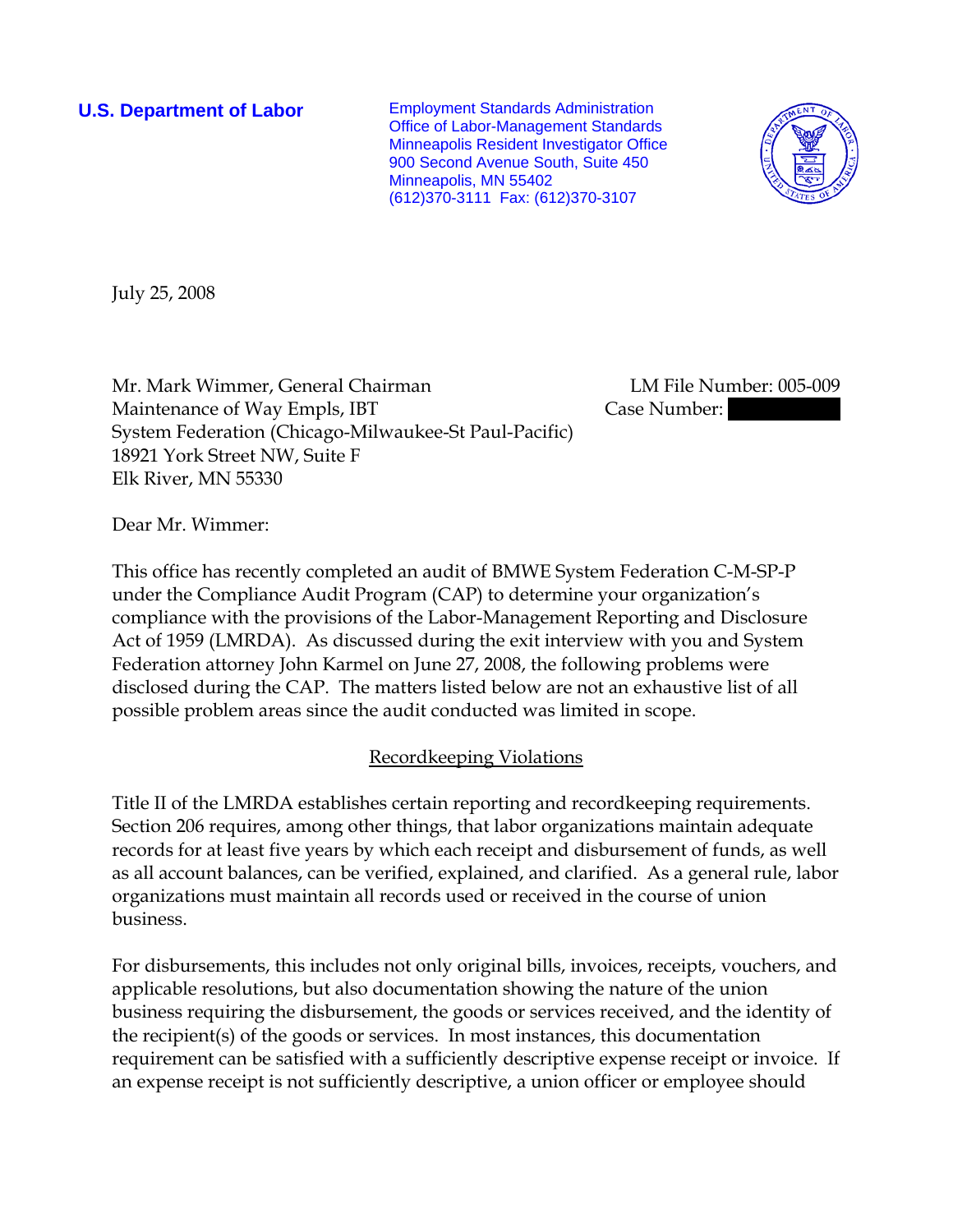Mr. Mark Wimmer July 25, 2008 Page 2 of 5

write a note on it providing the additional information. For money it receives, the labor organization must keep at least one record showing the date, amount, purpose, and source of that money. The labor organization must also retain bank records for all accounts.

The audit of the System Federation's 2007 records revealed the following recordkeeping violations:

1. General Reimbursed Expenses

The System Federation did not retain adequate documentation for reimbursed expenses incurred by you on approximately 40 expenses totaling at least \$765.03. In each of these instances, the original receipts for expenses incurred were not maintained. For example, included on an expense report is a meal for \$26.00 on January 26, 2007. While a "missing report receipt" was completed explaining that the expense was for a lunch meeting at Don Pablo's with "McCall," that documentation alone is not sufficient. Records of meal expenses must include written explanations of the union business conducted and the full names and titles of all persons who incurred the restaurant charges. Also, the records retained must identify the names of the restaurants where the officers or employees incurred meal expenses. In the case of the meal at Don Pablo's, the missing report receipt does not indicate the union business purpose, the exact restaurant location, or properly identify "McCall."

Other payments for which there is no supporting documentation include biweekly payments to a woman for cleaning the System Federation's office in Elk River.

As noted above, labor organizations must retain original receipts, bills, and vouchers for all disbursements. The president and treasurer (or corresponding principal officers), who are required to sign your union's LM report, are responsible for properly maintaining union records.

2. Union Owned/Leased Vehicles

The System Federation did not maintain records necessary to verify the accuracy of the information reported in Schedules 11 (All Officers and Disbursements to Officers).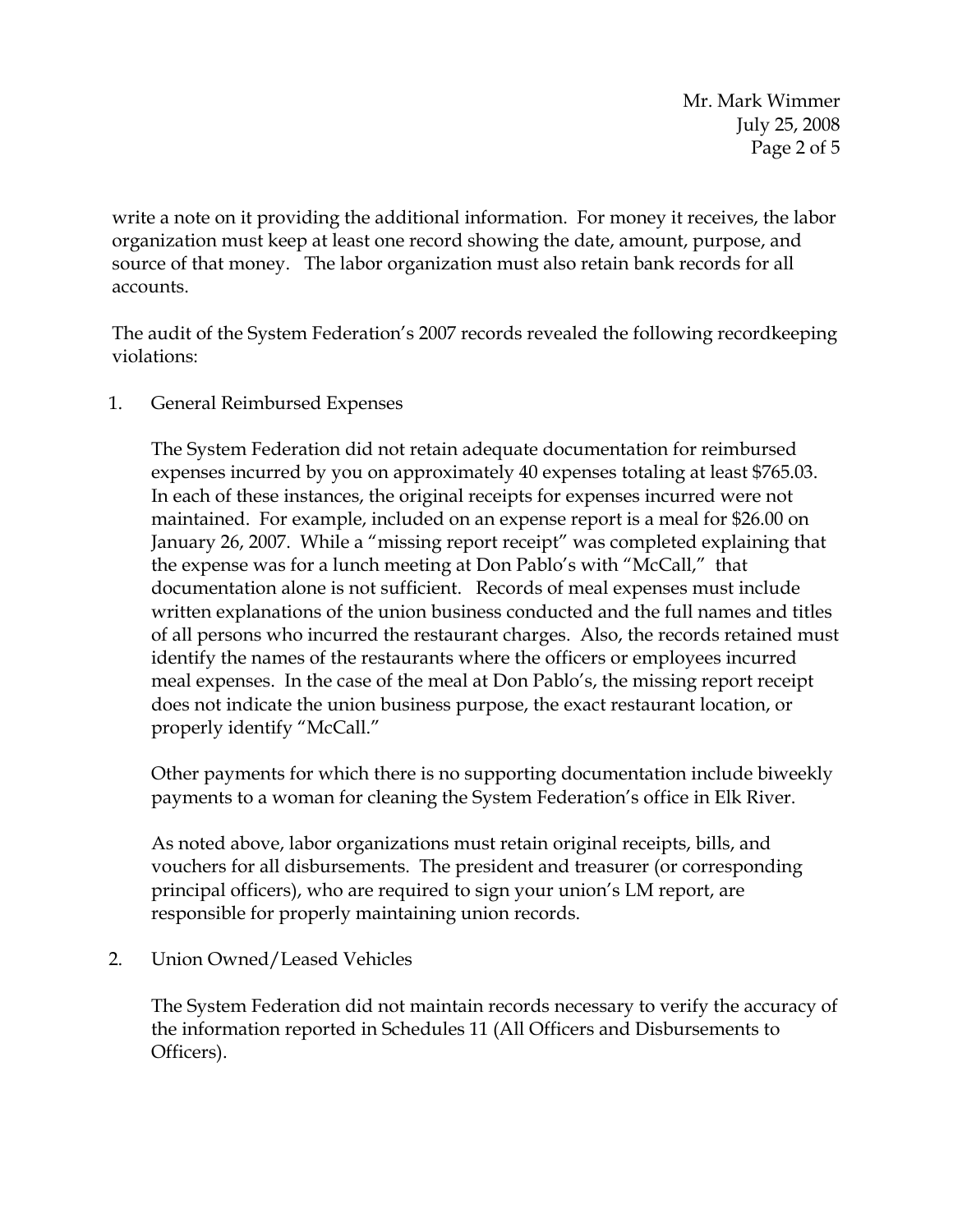Until the end of September 2006, the System Federation leased a vehicle. You stated during the audit that you used the vehicle for union business with limited personal use (commuting to and from the office). However, no mileage logs were maintained to verify business versus personal use of the vehicle.

The LM-2 instructions include specific rules for the reporting of automobile expenses. Operating and maintenance costs for each owned or leased vehicle must be reported in Schedules 11 of the LM-2, allocated to the officer or employee to whom each vehicle is assigned.

For each trip they take using a union owned or leased vehicle, officers and employees must maintain mileage logs that show the date, number of miles driven, whether the trip was business or personal, and, if business, the purpose of the trip.

Based on your assurance that the System Federation will retain adequate documentation in the future, OLMS will take no further enforcement action at this time regarding the above violations.

# Reporting Violations

The audit disclosed a violation of LMRDA Section 201(b), which requires labor organizations to file annual financial reports accurately disclosing their financial condition and operations. The Labor Organization Annual Report (Form LM-2) filed by the System Federation for fiscal year ending March 30, 2007, was deficient in that:

Disbursements to Officers and Employees

The System Federation did not include some reimbursements to officers and employees in Schedule 11 (All Officers and Disbursements to Officers). It appears that the local erroneously reported these payments in Schedules 15 through 19.

Once the union's car lease expired in September 2006, you explained that you converted the lease payments to a "car allowance" when you were unable to purchase a vehicle for the price approved by the System Federation at the June 2004 meeting. The car allowance payments were made to Wells Fargo to pay for your personal vehicle. Such disbursements are considered an indirect disbursement to an officer for LM reporting purposes and must be reported in Column E (Allowances) of Schedule 11.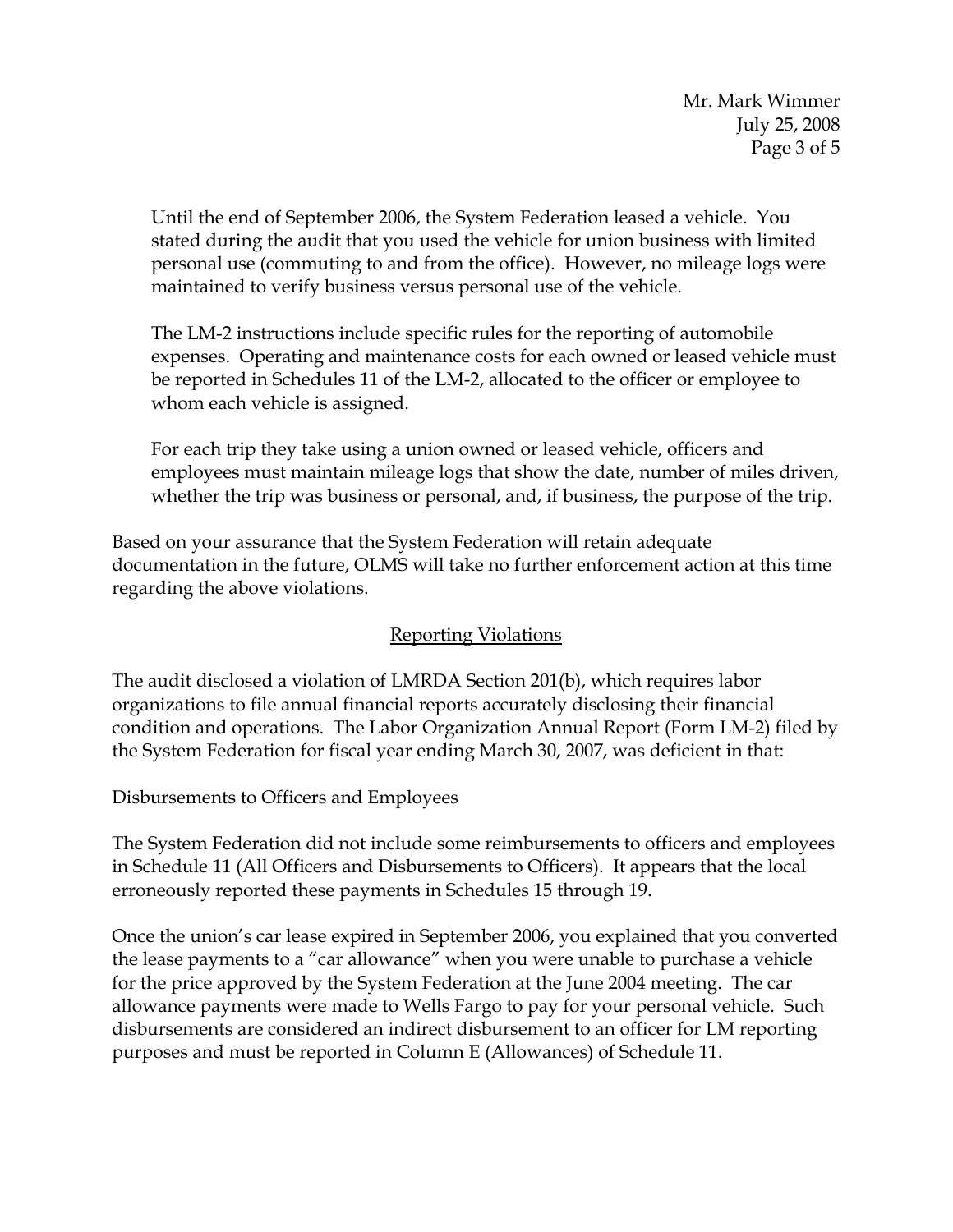Mr. Mark Wimmer July 25, 2008 Page 4 of 5

Direct disbursements to officers and employees for reimbursement of expenses they incurred while conducting union business must be reported in Column F of Schedules 11 and 12 (Disbursements for Official Business). In addition, indirect disbursements made to another party (such as a credit card company) for business expenses union personnel incur must be reported in Column F of Schedules 11 and 12 . However, indirect disbursements for business expenses union personnel incur for transportation by public carrier (such as an airline) and for temporary lodging expenses while traveling on union business must be reported in Schedules 15 through 19. Any direct or indirect disbursements to union personnel for expenses not necessary for conducting union business must be reported in Column G (Other Disbursements) of Schedules 11 and 12 .

I am not requiring that the System Federation file an amended LM report for 2007 to correct the deficient items, but the System Federation has agreed to properly report the deficient item on all future reports it files with OLMS.

## Other Issues

### 1. Expense Policy

The audit revealed that the System Federation reimburses union personnel for actual travel expenses incurred, but has no specific guidelines identifying limits or the types of expenses which may be paid. In addition, no system Federation officers review or approve your expenses. Instead, you submit expense vouchers directly to the National Division for payment. OLMS recommends that unions adopt written guidelines identifying allowable expenses and recommends that another officer (other than the traveler) of the same union approve all expenses.

2. Lack of Dual Signature/Use of Signature Stamp

During the audit, you and office secretary Julie Le Vos advised that it is the System Federation's practice to only require one signature for checks under \$500. She further explained that she and you are both signatories on the union's checking accounts. In addition, Ms. Le Vos further explained that sometimes when you are out of town she has used a signature stamp for your signature in order to pay the bills for checks over \$500.

A two signature requirement is an effective internal control of union funds. Its purpose is to attest to the authenticity of a completed document already signed.